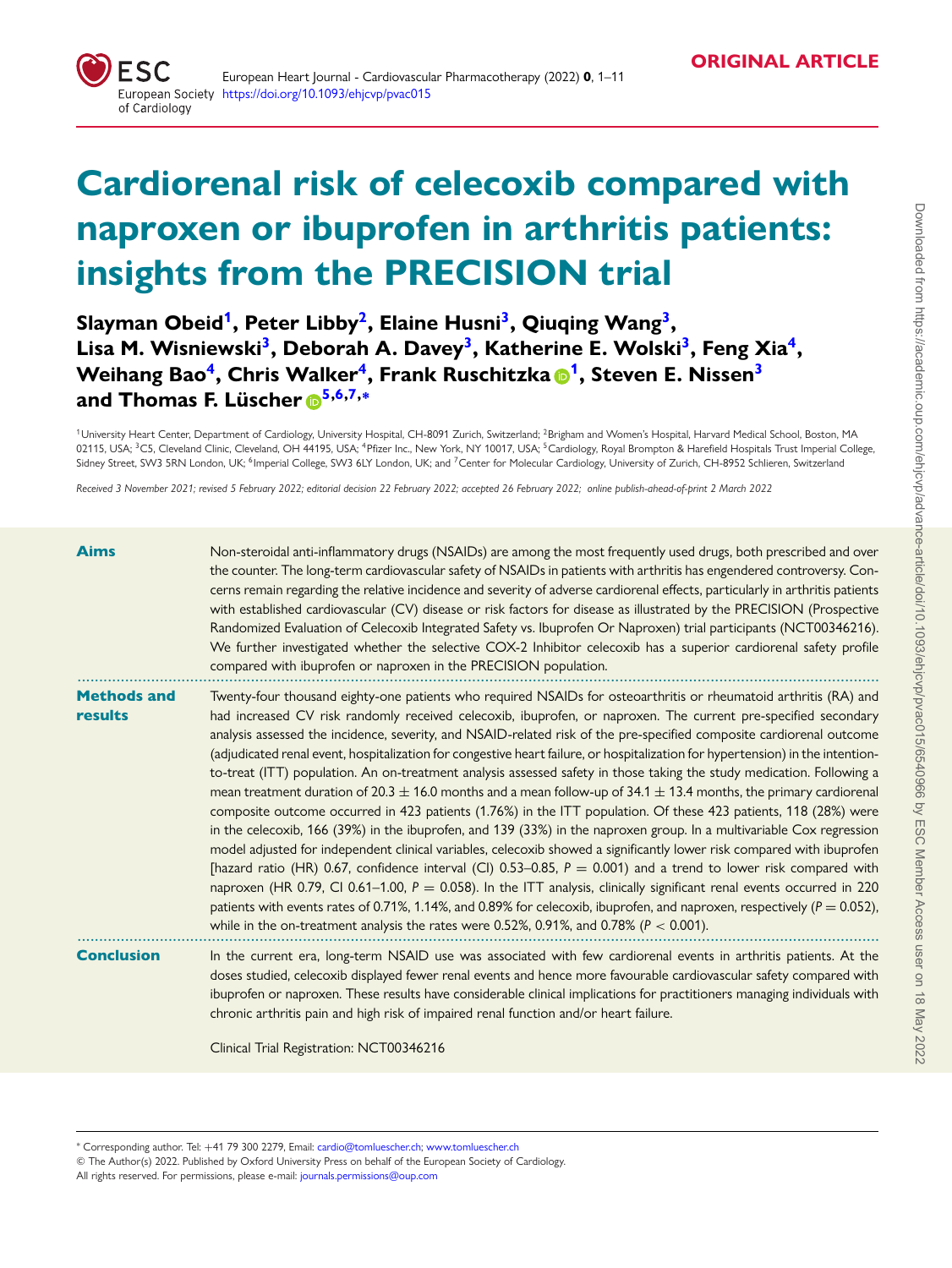**.........................................................................................................................................................................................** Keywords Cyclooxygenase-2 • Major adverse cardiovascular events • Non-steroidal anti-inflammatory drugs • Renal function

> **. . . . . . . . . . . . . . . . . . . . . . . . . . . . . . . . . . . . . . . . . . . . . . . . . . . . . . . . . . . . . . . . . . . . . . . . . . . . . . . . . . . . . . . . . . . . . . . . . . . . . . . . . . . . . . . . . . . . . . . . . . . . . . . . . . . . . . . . . . . . . . . . . . . . . . . . . . . . . . . . .**

# **Introduction**

Non-steroidal anti-inflammatory drugs (NSAIDs) are the most frequently used pain medication worldwide, taken by over 30 million people daily, many who have osteoarthritis.<sup>[1](#page-9-0)</sup> Pain management, particularly of that due to arthritis, has become increasingly urgent in the face of an ageing population and an opioid overuse epidemic. The first generation of NSAIDs non-selectively inhibited cyclooxygenase (COX), e.g. indomethacin, naproxen, and ibuprofen. The gastrointestinal adverse effects (ulcer, bleeding, perforation) associated with these drugs spurred the development of selective COX-2 in-hibitors such as rofecoxib and celecoxib.<sup>[2](#page-9-1)</sup> Since the withdrawal of rofecoxib from the market in 2004 after two randomized controlled trials showed excess adverse cardiovascular outcomes.<sup>3–[5](#page-9-3)</sup> celecoxib remains the sole selective inhibitor available today in the United States. Much of the concern regarding the safety of selective COX-2 inhibitors arose from their lack of antiplatelet activity as well as a loss of potential vasodilator and antiproliferative properties of non-selective COX inhibition, features that could facilitate thrombus formation.<sup>6</sup> Furthermore, as renal tissue constitutively expresses COX-2, many physicians avoid the use of all NSAIDs in patients with reduced renal function. The conflicting results from the Celecoxib Long-term Arthritis Safety Study ( $CLASS$ )<sup>[7](#page-9-5)</sup> and Virtual Immersive Gaming to Optimize Recovery in Low Back Pain (VIGOR) trials<sup>[3](#page-9-2)</sup> and multiple subanalysis and *post hoc* studies<sup>8-[11](#page-9-7)</sup> prompted further reservations regarding the cardiovascular safety of selective COX-2 inhibitors. Indeed, many patients with osteoarthritis and rheumatoid arthritis (RA) also have cardiovascular risk factors or established coronary artery disease. Thus, the FDA has issued multiple warnings regarding the risk of heart attack and stroke associated with use of this class of drugs.<sup>[12](#page-9-8)</sup>

The PRECISION (Prospective Randomized Evaluation of Celecoxib Integrated Safety vs. Ibuprofen Or Naproxen) trial addressed these concerns regarding relative cardiovascular safety among the three study drugs.<sup>13,[14](#page-9-10)</sup> PRECISION revealed that celecoxib is noninferior to both naproxen and ibuprofen at the doses studied, with numerically fewer numbers of cardiovascular events in the celecoxib group. The primary analysis of PRECISION showed an overall in-dication of more favourable renal safety of celecoxib,<sup>[14](#page-9-10)</sup> a preliminary finding that required a more detailed analysis. Therefore, the present secondary analysis aimed to characterize further the cardiorenal safety of the three NSAIDs tested in the PRECISION trial.

# **Methods**

## **Study design**

PRECISION, a multicentre, multinational, randomized, double-blind, non-inferiority parallel group study, investigated the cardiorenal safety of celecoxib, naproxen, or ibuprofen in more than 24 000 patients with osteoarthritis or rheumatoid arthritis and established cardiovascular dis-ease or elevated cardiovascular risk.<sup>[13](#page-9-9)</sup>

### **Inclusion and exclusion criteria**

All the patients enrolled were at least 18 years old and had either osteoarthritis or rheumatoid arthritis and had known or were at risk of developing cardiovascular disease. They were eligible for chronic, daily therapy with an NSAID to control arthritis signs and symptoms, which were not managed effectively with the previously prescribed medical regimen. The Supplementary material online provides a complete list of inclusion and exclusion criteria.

#### **Treatment**

Randomized patients were equally allocated (1:1:1) to one of three treatment arms, i.e. 100 mg b.i.d. of celecoxib, 600 mg t.i.d. of ibuprofen, or 375 mg b.i.d. of naproxen with matching placebos. All the patients received esomeprazole (20–40 mg daily) to block gastric acid secretion. In patients who failed to achieve adequate pain relief of their arthritis signs and symptoms, investigators could titrate the dosages of ibuprofen to 800 mg t.i.d. and naproxen to 500 mg b.i.d. In accordance with global labelling and regulatory dosing restrictions, however, celecoxib could be titrated to a dose of 200 mg b.i.d. only in patients with rheumatoid arthritis.

#### **Outcomes**

This pre-specified secondary analysis focused on the cardiorenal composite outcome of adjudicated clinically significant renal events, hospitalization for congestive heart failure (CHF), or hospitalization for hypertension (HTN). Additionally pre-specified adjudicated clinically significant renal events were defined as the development of any of the following in trial: (1) an increase in serum creatinine of  $>0.7$  mg/dL (62  $\mu$ mol/L) from baseline with a persistently elevated creatinine level of  $\geq$  2.0 mg/dL (177  $\mu$ mol/L) for at least 24 h after the initial documented increase; (2) hospitalization for acute renal failure, as defined by doubling of the baseline serum creatinine, or hyperkalaemia (defined as >6 mmol/dL) with  $\geq$  50% elevation in serum creatinine; and/or (3) the necessity for haemodialysis or peritoneal dialysis. A *post hoc* analysis of estimated glomerular filtration rate (eGFR) by treatment group over time provides supportive and vital information, as this analysis was performed on the pre-defined PRECISION *safety population*, which included all randomized subjects who received at least one dose of study medication with data available from randomization up to 30 days post the last dose of the study medication. The Supplementary material online provides a complete list of the patent population and outcome definitions.

#### **Statistical analysis**

For baseline characteristics, data are presented as mean  $\pm$  standard deviation for continuous variables and count (frequency of patients) for categorical variables (*Table [1](#page-2-0)*). Baseline characteristics are also presented by 'the presence or absence of the event' (Supplementary material online, *Tables S1 and 2*). Except the *P*-value labelled as being from a nonparametric test, the differences between with the event and without the event were assessed via two-tailed *t*-test for continuous variables and  $\chi^2$ test for categorical variables.

Cumulative event curves were constructed for each NSAID treatment (*Figure [1](#page-2-1)*). The adjudicated cardiorenal outcome reports the raw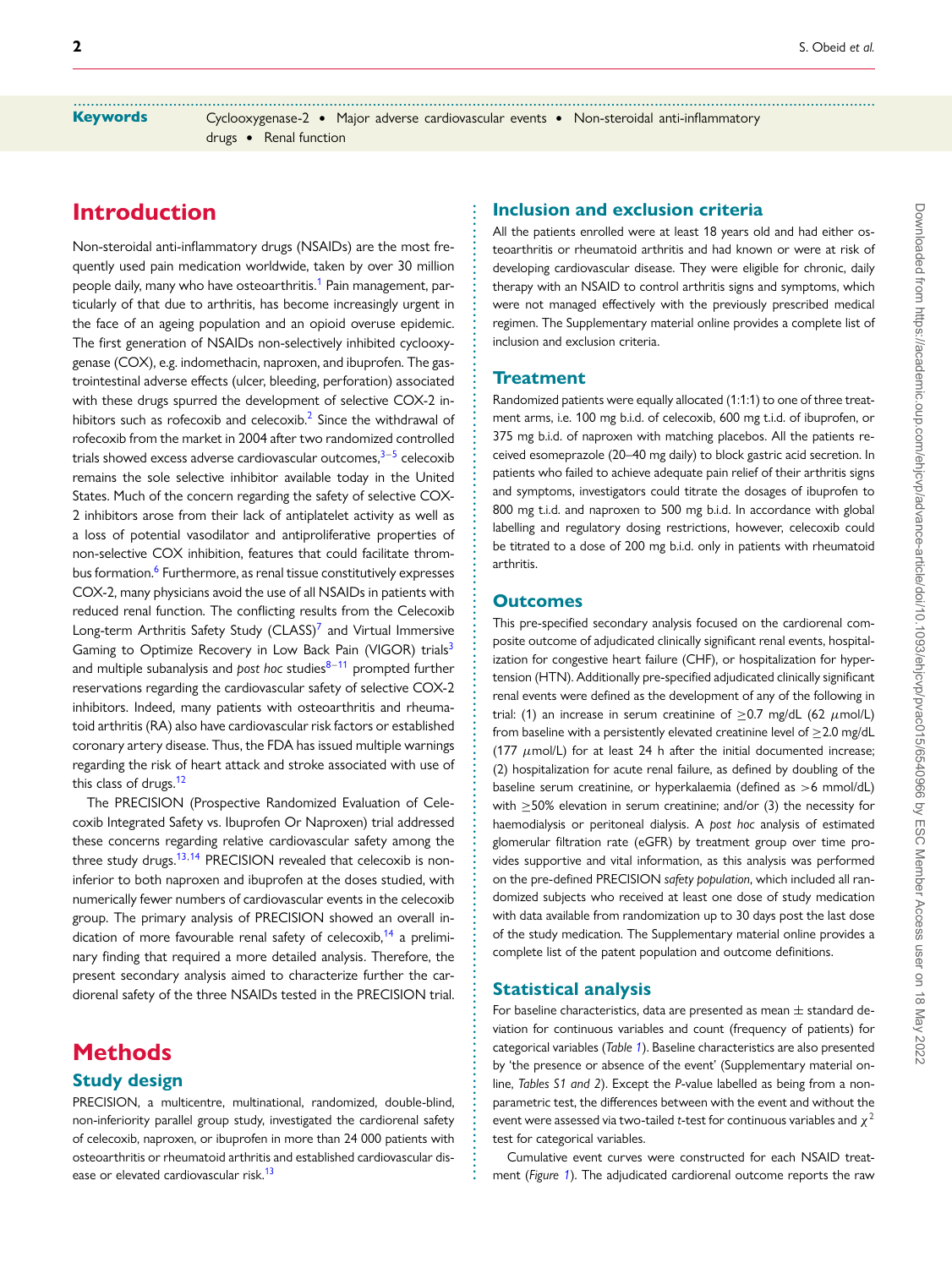| Total<br>$(N = 24 081)$ | Celecoxib group<br>$(N = 8072)$ | Ibuprofen group<br>$(N = 8040)$ | Naproxen group<br>$(N = 7969)$ |
|-------------------------|---------------------------------|---------------------------------|--------------------------------|
| $63.2 + 9.4$            | $63.0 + 9.4$                    | $63.2 + 9.4$                    | $63.3 + 9.4$                   |
| 15 445 (64.1)           | 5175 (64.1)                     | 5174 (64.4)                     | 5096 (63.9)                    |
|                         |                                 |                                 |                                |
| 21 645 (89.9)           | 7259 (89.9)                     | 7208 (89.7)                     | 7178 (90.1)                    |
| 2436 (10.1)             | 813 (10.1)                      | 832 (10.3)                      | 791 (9.9)                      |
| 11 065 (45.9)           | 3701 (45.8)                     | 3712 (46.2)                     | 3652 (45.8)                    |
|                         |                                 |                                 |                                |
| 18 601 (77.2)           | 6209 (76.9)                     | 6206 (77.2)                     | 6186 (77.6)                    |
| 5480 (22.8)             | 1863 (23.1)                     | 1834 (22.8)                     | 1783 (22.4)                    |
| 18 744 (77.8)           | 6296 (78.0)                     | 6303 (78.4)                     | 6145 (77.1)                    |
| 3586 (14.9)             | 1215(15.1)                      | 1200 (14.9)                     | 1171 (14.7)                    |
| $79.8 + 17.91$          | $79.9 + 17.90$                  | $79.8 \pm 17.99$                | $79.7 + 17.83$                 |
|                         |                                 |                                 |                                |

<span id="page-2-0"></span>

| <b>Table I</b> Baseline characteristics of patients in the intention-to-treat population |  |  |
|------------------------------------------------------------------------------------------|--|--|
|                                                                                          |  |  |

<span id="page-2-1"></span>The criteria to identify chronic kidney disease (CKD) at baseline is the estimated glomerular filtration rate (eGFR) <60 mL/min/1.73 m<sup>2</sup> (CKD stage 3 or beyond) by using the Chronic Kidney Disease Epidemiology Collaboration (CKD-EPI) equation.



Note: Analysis of treatment effect on time to first occurrence of the composite cardiorenal event is based on multivariable Cox proportional hazard (PH) model, which was adjusted by selected covariates at baseline

> **. . . . . . . . . . . . . . . . . . . . . . . . . . . .**

Figure 1 Time to event analysis for the primary composite outcome of cardiorenal events in intention-to-treat population.

number of events (percentage of total patients) (*Table [2](#page-3-0)*). Calculation of adjusted hazard ratios (HRs) and corresponding 95% confidence intervals (CIs) for the four outcomes of interest used optimized Cox proportional hazard regression models with selected covariates (*Table [2](#page-3-0)*). Each multivariable Cox model was based on 500 valid Cox proportional hazard models using a bootstrapping methodology. The criterion for variable entry was 0.10. The criterion for variable retention was 0.05. In output estimates of 500 model replicates, the variables with  $N \ge 250$  (=500/2) were selected as covariates to run the optimized adjusted Cox model. For composite cardiorenal outcome in the ITT population, the covariates were region, RA status, established cardiovascular disease (CVD), history of dyslipidaemia, diabetes, age, history of HTN, current smoker, body mass index (BMI), baseline creatinine, and health assessement questionaire (HAQ) disability index. For composite cardiorenal outcome in the on-treatment population, the covariates selected were RA status, established CVD, diabetes, age, history of HTN, current smoker, BMI, baseline creatinine, and HAQ disability index. For a clinically significant renal event in the ITT population, the covariates were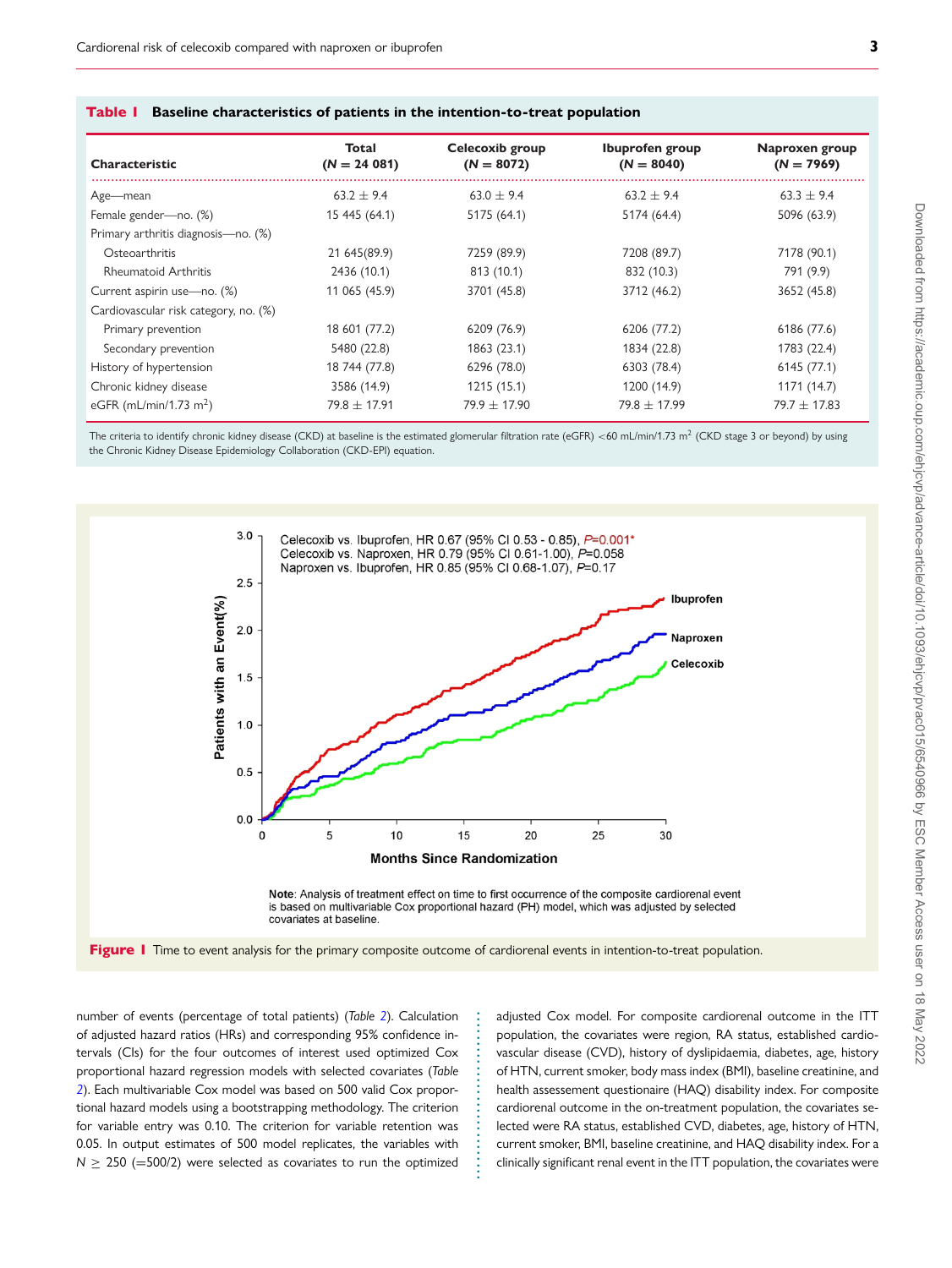<span id="page-3-0"></span>

| ֚֚               |  |
|------------------|--|
|                  |  |
|                  |  |
| ו<br>ו           |  |
| $\overline{a}$   |  |
| ֺ֚               |  |
| <br> }<br>م<br>و |  |

|                                                           |                          |                          |                         | Intention-to-treat population                      |                      |                                              |                      |                                        |                      |
|-----------------------------------------------------------|--------------------------|--------------------------|-------------------------|----------------------------------------------------|----------------------|----------------------------------------------|----------------------|----------------------------------------|----------------------|
|                                                           |                          |                          |                         | Celecoxib vs. ibuprofen                            |                      | Celecoxib vs. naproxen                       |                      | Ibuprofen vs. naproxen                 |                      |
| Outcome, n (%)                                            | Celecoxib,<br>$N = 8072$ | Ibuprofen,<br>$N = 8040$ | Naproxen,<br>$N = 7969$ | Adjusted HR <sup>a</sup><br>(95% CI)               | P-value <sup>a</sup> | <b>Adjusted HR<sup>a</sup></b><br>$(95%$ CI) | P-value <sup>a</sup> | Adjusted HR <sup>a</sup><br>(95% Cl)   | P-value <sup>a</sup> |
| The composite cardiorenal                                 | 118 (1.46)               | 166 (2.06)               | (1.74)                  | 0.67(0.53, 0.85)                                   | 0.001                | 0.79 (0.61, 1.00)                            | 0.058                | 1.17(0.93, 1.47)                       | 0.17                 |
| Clinically significant renal                              | 57 (0.71)                | 92 (1.14)                | 71 (0.89)               | 0.55(0.39, 0.77)                                   | 0.001                | 0.70(0.49, 1.00)                             | 0.052                | 1.27(0.93, 1.74)                       | 0.13                 |
| Hospitalization for CHF                                   | 45 (0.56)                | 46 (0.57)                | 48 (0.60)               | 0.96(0.64, 1.45)                                   | 0.86                 | 0.90(0.60, 1.36)                             | 0.63                 | 0.94(0.63, 1.41)                       | 0.76                 |
| Hospitalization for HTN                                   | 24 (0.30)                | 40 (0.50)                | 34 (0.43)               | 0.59 (0.36, 0.98)                                  | 0.04                 | 0.69(0.41, 1.16)                             | 0.16                 | 1.17(0.74, 1.85)                       | 0.50                 |
|                                                           |                          |                          |                         | Celecoxib vs. ibuprofen<br>On-treatment population |                      | Celecoxib vs. naproxen                       |                      | Ibuprofen vs. naproxen                 |                      |
| Outcome, n (%)                                            | Celecoxib,<br>$N = 8030$ | Ibuprofen,<br>$N = 7990$ | Naproxen,<br>$N = 7933$ | Adjusted HR <sup>a</sup><br>$(95%$ CI)             | P-value <sup>a</sup> | Adjusted HR <sup>a</sup><br>$(95%$ CI)       | P-value <sup>a</sup> | Adjusted HR <sup>a</sup><br>$(95%$ CI) | P-value <sup>a</sup> |
| Clinically significant renal<br>The composite cardiorenal | 89 (1.11)<br>42 (0.52)   | 139 (1.74)<br>73 (0.91)  | (1.51)<br>62 (0.78)     | 0.58 (0.44, 0.75)<br>0.47 (0.32, 0.69)             | 0.001<br>0.001       | 0.68(0.51, 0.90)<br>0.57(0.38, 0.85)         | 0.006<br>0.006       | 1.18(0.92, 1.51)<br>1.21 (0.86, 1.70)  | 0.19<br>0.27         |
| Hospitalization for CHF                                   | 28 (0.35)                | 38 (0.48)                | 35 (0.44)               | 0.67(0.41, 1.10)                                   | 0.11                 | 0.75(0.45, 1.23)                             | 0.25                 | 1.11(0.70, 1.76)                       | 0.65                 |
| Hospitalization for HTN                                   | 25 (0.31)                | 37 (0.46)                | 32 (0.40)               | 0.64(0.39, 1.06)                                   | 0.084                | 0.76(0.45, 1.27)                             | 0.29                 | 1.18(0.74, 1.90)                       | 649                  |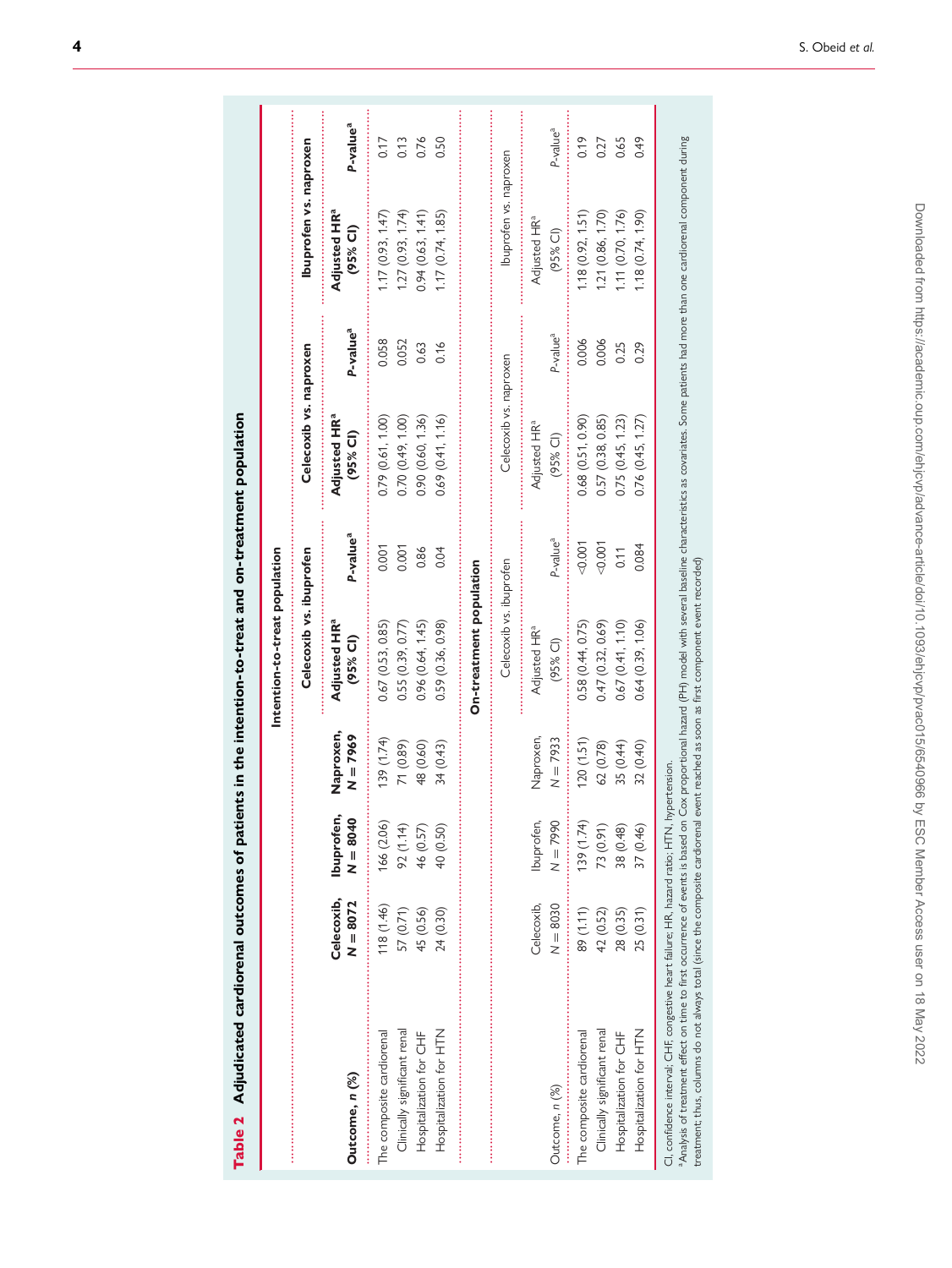<span id="page-4-0"></span>

**. . . . . . . . . . . . . . . . . . . . . . . . . . . . . . . . . . . . . . . . . . . . . . . . . . . . . . . . . . . . . . . . . . . . . . . . . . . . . . . . . . . . . . . . . . . . . . .**

RA status, established CVD, diabetes, age, history of HTN, use of selective serotonin reuptake inhibitors, statin use at baseline, baseline creatinine, and HAQ disability index. For clinically significant renal events in the on-treatment population, the selected covariates were RA status, established CVD, diabetes, age, history of HTN, use of selective serotonin reuptake inhibitors, statin use at baseline, and baseline creatinine. For hospitalization for CHF in the ITT population, the covariates were RA status, established CVD, diabetes, age, history of HTN, current smoker, *Helicobacter pylori* positivity, BMI, and baseline creatinine. For hospitalization for CHF in the on-treatment population, the selected covariates were RA status, established CVD, diabetes, age, current smoker, BMI, and baseline creatinine.

For hospitalization for HTN, the covariates selected were established CVD, history of dyslipidaemia, current smoker, history of prior peptic ulcer, and history of HTN.

eGFR was calculated using the Chronic Kidney Disease Epidemiology Collaboration (CKD-EPI) formula. Post-baseline data include observations made between NSAID treatment start date and last treatment date + 30 days (*Figure [2](#page-4-0)*). Analysis data for the intention-to-treat (ITT) population were censored after 30 months and for the on-treatment population after 30 days post last study treatment up to 43 months. The analyses were performed using the SAS system (version 9.4, Cary, NC, USA). The Kaplan–Meier curves (*Figure [1](#page-2-1)*) and the plot of eGFR change (*Figure [2](#page-4-0)*) were made using Sigma Plot 11.0 (Systat, San Jose, CA, USA).

# **Results**

## **Patient population**

The current analysis included 24 081 participants assigned to three treatment groups, celecoxib  $[n = 8072, \text{mean } (\pm SD)$  daily dose, 209  $\pm$  37 mg], naproxen ( $n = 7969$ , 852  $\pm$  103 mg), and ibuprofen ( $n =$ 8040, 2045  $\pm$  246 mg). The treatment groups had similar baseline

characteristics, such as pre-existing cardiovascular disease, history of chronic kidney disease, and eGFR (*Table [1](#page-2-0)*). The mean duration of treatment was  $20.3 \pm 16.0$  and follow-up was  $34.1 \pm 13.4$  months and this time of exposure did not differ significantly between the three treatment arms. The study characteristics and protocol have been described in detail.<sup>[13,](#page-9-9)[14](#page-9-10)</sup>

## **Cardiorenal composite outcome**

In the ITT population, the composite outcome of adjudicated renal events, hospitalization for CHF, or hospitalization for HTN occurred in 423 patients (1.76%), of whom 118 (1.46%) were in the celecoxib group, 166 (2.06%) in the ibuprofen group, and 139 (1.74%) in the naproxen group (*Table [2](#page-3-0)*). Compared with those who did not have an event, patients who experienced cardiorenal events were more likely to be older, diabetic, and hypertensive male patients, having more pre-existing CVD, 42.8% vs. 22.4%, respectively .A multivariable Cox regression model for this outcome showed that celecoxib had a significantly lower risk compared with ibuprofen [hazard ratio (HR) 0.67, confidence interval (CI) 0.53–0.85,  $P = 0.001$ ] and a tendency towards lower risk than naproxen [HR 0.79, CI 0.61–1.0, *P* = 0.058). (*Figure [1](#page-2-1)* and *Table [2](#page-3-0)*)

In the on-treatment population, the composite cardiorenal outcome (NTotal = 348) remained significantly lower in the celecoxib group compared with those treated with ibuprofen (HR 0.58, CI 0.44–0.75, *P* < 0.001) or naproxen (HR 0.68, CI 0.51–0.90, *P* = 0.006) (*Table [2](#page-3-0)*).

## **Clinically significant renal events**

In the ITT population, clinically significant renal events occurred in 220 patients, of whom 57 (0.71%) were in the celecoxib, 92 (1.14%) in the ibuprofen, and 71 (0.89%) in the naproxen group. (*Table [2](#page-3-0)*). Indeed, this translated into a significant risk reduction for the use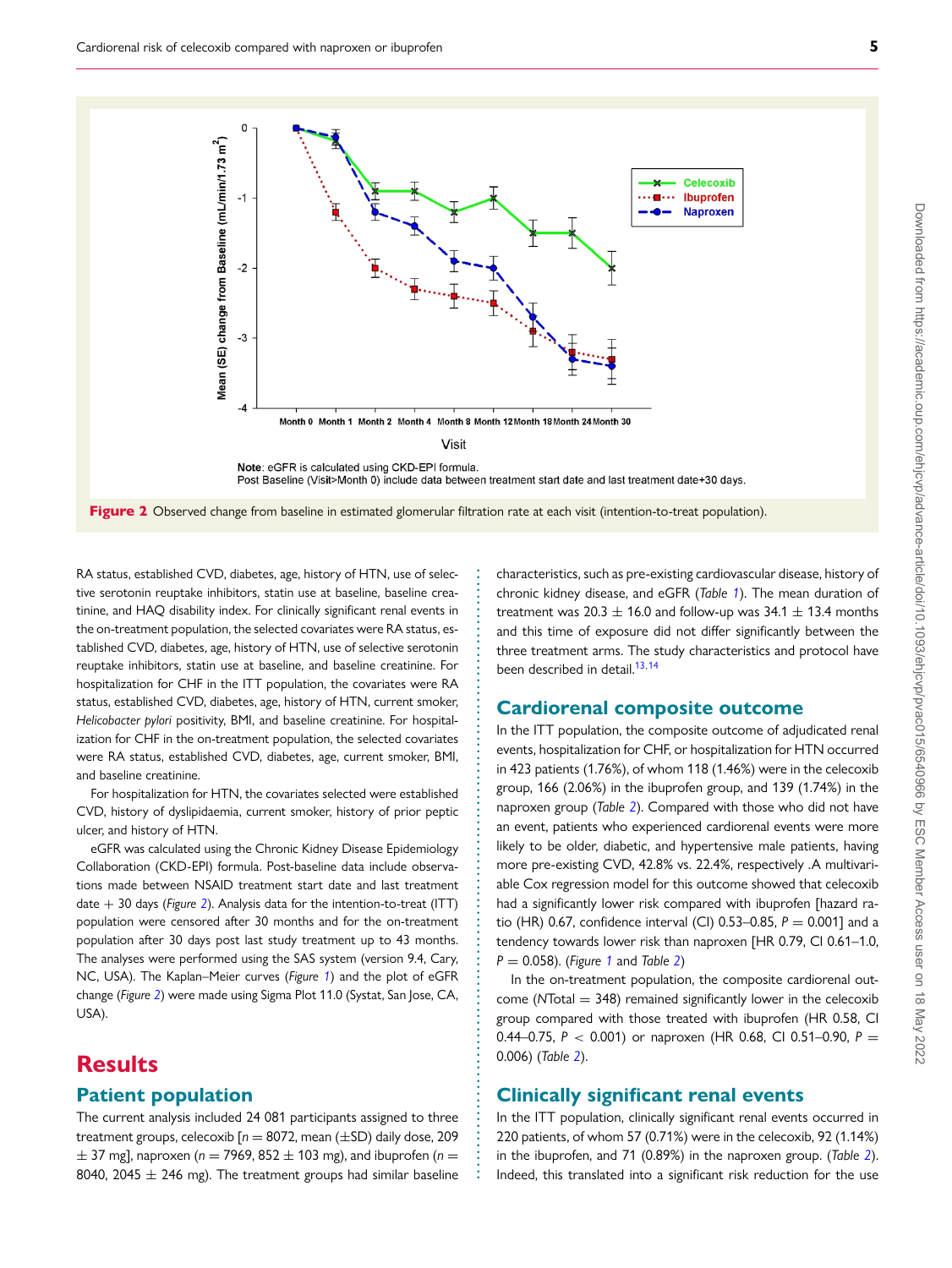of celecoxib as compared with ibuprofen (HR 0.55, CI 0.39–0.77,  $P = 0.001$ ) and a trend as compared with naproxen (HR 0.70, CI 0.49–1.00,  $P = 0.052$ ). The on-treatment analysis was even more robust, with significantly lower event rates in celecoxib (0.52%) as compared with ibuprofen  $(0.91\%)$   $(P < 0.001)$  and naproxen (0.78%) (*P* = 0.006) (*Table [2](#page-3-0)*). Differences in baseline characteristics and specifically in renal function between patients with and without renal events are reported within each of the treatment groups in the Supplementary material online, *Table S1*. Of note, patients with renal events were minimally older, more likely to be male, were slightly more obese, and more likely to have comorbidities such as diabetes, hypertension, cardiovascular disease, or baseline reduced renal function (Supplementary material online, *Table S2*).

## **Changes in the estimated glomerular filtration rate**

In the ITT population, celecoxib showed a significantly smaller change in eGFR from baseline at each visit compared with ibuprofen or naproxen treatment, with mean changes in eGFR of −9.0 ± 0.13 vs. −10.7 ± 0.15 vs. −9.7 ± 0.13 (*P* < 0.001), respectively (*Figure [2](#page-4-0)* and *Table [3](#page-6-0)*). Moreover, we further analysed the clinically relevant incidences of either a drop of eGFR  $\geq$ 15 mL/min/1.73 m<sup>2</sup> (*Figure [3](#page-8-0)*) or 30% decrease in eGFR (*Table [3](#page-6-0)*) in a different set of safety populations, including, but not limited to patients with relatively normal eGFR at baseline and those with abnormal creatinine levels. Celecoxib demonstrated lower rates of loss in renal function, where the incidence of a 30% drop in eGFR in patients with abnormal baseline creatinine occurred in 8.5% of celecoxib patients as compared with ibuprofen (16.4%, *P* < 0.001) and naproxen (9.8%, *P* = 0.400), respectively (*Table [3](#page-6-0)*), while for patients with normal baseline creatine, celecoxib also demonstrated significantly lower rates of loss in renal function, where the incidence of a 30% drop in eGFR in these patients occurred in 8.7% of celecoxib patients as compared with ibuprofen (13.8%,  $P < 0.001$ ) and naproxen (9.8%, *P* = 0.023), respectively (*Table [3](#page-6-0)*). Within the different treatment arms, it was, however, clear that those patients with a renal event were more likely to have a higher incidence of CVD at baseline. (Supplementary material online, *Table S1*).

# **Discussion**

These analyses of a large-scale randomized trial show in arthritis patients that in the current era of advanced CV care, long-term NSAID use appears very well tolerated, with an incidence of renal events and hospitalization for hypertension and heart failure of less than 1/100 patient-years. Notably, at all dosages studied, the selective COX-2 inhibitor celecoxib displayed fewer such events and hence superior cardiorenal safety compared with the non-selective NSAID ibuprofen in the ITT and a significantly better safety profile compared with both NSAIDs in the on-treatment analysis. The lower risk of hospitalization for hypertension with celecoxib compared with the non-selective NSAIDs agrees with the results of an ambulatory blood pressure monitoring substudy of PRECISON that supported an advantage of celecoxib at the doses studied.<sup>15</sup> These findings should be considered by practitioners as well as cardiovascular specialists managing individuals with chronic arthritis pain and high cardiorenal risk, particularly in a time of widespread concern regarding opiate use for pain relief.

**. . . . . . . . . . . . . . . . . . . . . . . . . . . . . . . . . . . . . . . . . . . . . . . . . . . . . . . . . . . . . . . . . . . . . . . . . . . . . . . . . . . . . . . . . . . . . . . . . . . . . . . . . . . . . . . . . . . . . . . . . . . . . . . . . . . . . . . . . . . . . . . . . . . . . . . . . . . . . . . . . . . . . . . .**

The main results of the PRECISION trial showed non-inferiority of celecoxib as regards overall cardiovascular outcomes in the ITT and on-treatment analysis. $13,14$  $13,14$  The current analyses specifically examined clinically significant renal outcomes or hospitalizations for hypertension and heart failure. These interrelated events have high clinical importance and merit close attention because the kidney expresses COX-2 constitutively, raising concerns of using drugs that interfere with this enzyme. As a consequence of this action of NSAIDs, a number of patients' renal function worsened on all three tested drugs, but the prevalence of such a clinical composite event was much lower than might have been expected. Indeed, overall, the composite cardiorenal outcome occurred in 423 patients or only 1.75% of the entire ITT patient population. Of those 423 events, 118 or 1.46% occurred in the celecoxib group, 139 or 1.74% on naproxen, and 166 or 2.06% on ibuprofen. In addition, celecoxib showed less worsening of renal function than naproxen or ibuprofen.

Of note, at baseline the three treatment groups had similar blood creatinine concentrations, eGFR, and a comparable prevalence of history of chronic kidney disease. As expected, however, patients who experienced clinically significant renal outcomes or hospitalizations for hypertension and heart failure were more likely to have a higher incidence of CVD at baseline. Indeed, individuals with diabetes and/or hypertension were much more likely to have renal dys-function.<sup>[16–](#page-10-0)[18](#page-10-1)</sup> Similarly, eGFR declines with age;<sup>[19](#page-10-2)</sup> thus, the elderly a population enriched for osteoarthritis—have higher risk of cardiorenal events than younger individuals.

Sodium and water retention, which commonly can occur during long-term treatment with NSAIDs, have particular importance in patients with heart failure. Indeed, NSAIDs can cause cardiac decompensation and emergency visits in this patient population.<sup>20</sup> Yet, the overall event rate of heart failure hospitalizations was surprisingly low and numerically lower in those assigned to celecoxib in this trial.

NSAIDS also increase blood pressure both in normotensive individuals and in those with hypertension. $2^{1,22}$  $2^{1,22}$  $2^{1,22}$  We have previously shown in a substudy of PRECISION (i.e. PRECISION-ABPM) that the selective COX-2 inhibitor celecoxib did not significantly change the mean blood pressure in this population, while naproxen and, in particular, ibuprofen markedly increased blood pressure.<sup>[15](#page-9-11)</sup>

Randomized controlled trials commonly use an ITT analysis. This approach is most rigorous for assessment of efficacy; however, when seeking safety signals, an on-treatment analysis in addition to the ITT analysis reflects the true exposure to the drug in question. This secondary analysis of PRECISION provides further support for the relative safety of celecoxib regarding clinically important renal outcomes or hospitalizations for hypertension and heart failure, most convincingly in the on-treatment analysis. Indeed, in the on-treatment population, the composite cardiorenal outcome remained significantly lower in the celecoxib group compared with ibuprofen with an HR of 0.58 and in addition revealed a more favourable safety profile compared with those treated with naproxen with an HR of 0.68. Altogether, therefore, this cardiorenal safety study provides convincing evidence in a large patient population with osteoarthritis or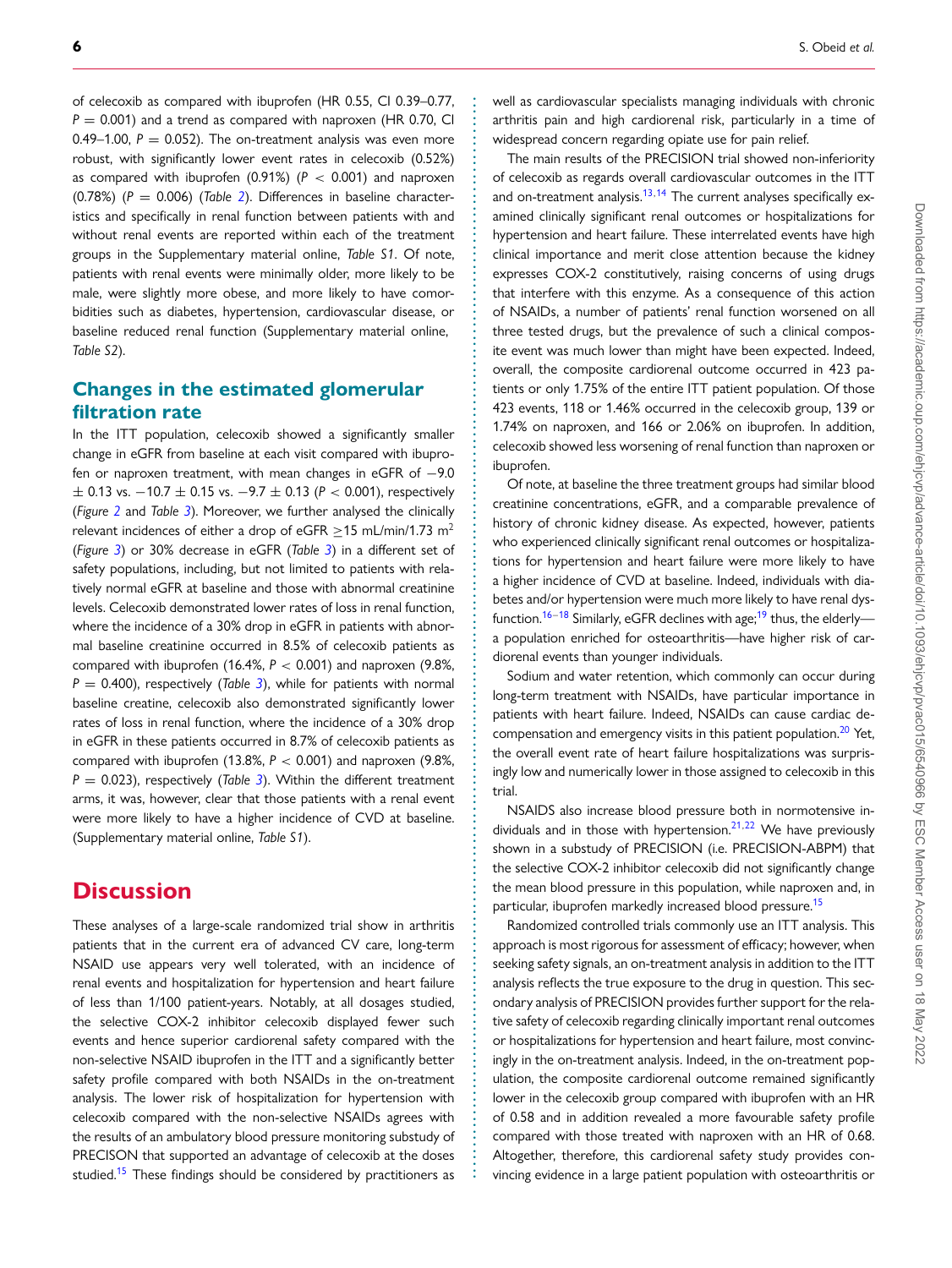<span id="page-6-0"></span>

|                                                                                |                                                                                                    | All patients                                |                          |                                       |                           |
|--------------------------------------------------------------------------------|----------------------------------------------------------------------------------------------------|---------------------------------------------|--------------------------|---------------------------------------|---------------------------|
| eGFR change from baseline at the lowest eGFR                                   | Celecoxib $(N = 7518)$                                                                             | Ibuprofen ( $N = 7478$ )<br>Mean $\pm$ S.E. | Naproxen (N = 7454)      | P-value<br>Celecoxib vs.<br>ibuprofen | Celecoxib vs.<br>naproxen |
| Mean change in eGFR (mL/min/1.73 m <sup>2</sup> )                              | $9.0 \pm 0.13$                                                                                     | Number of patients (%)<br>$-10.7 \pm 0.15$  | $-9.7 \pm 0.13$          | P-value<br>$< 0.001$ NP               | $-0.001$ NP               |
| Decrease of eGFR ≥15 mL/min/1.73 m <sup>2</sup><br>Decrease in eGFR >30%       | 813 (24.1)<br>651 (8.7)                                                                            | 2256 (30.2)<br>1048(14.0)                   | 1985 (26.6)<br>731(9.8)  | 0.007<br>0.001                        | 0.001<br>0.015            |
|                                                                                | Patients with serum creatinine >1.30 mg/dL (male) and >1.06 mg/dL (female) at baseline             |                                             |                          |                                       |                           |
| eGFR change from baseline at the lowest eGFR                                   | Celecoxib ( $N = 762$ )                                                                            | Ibuprofen ( $N = 758$ )<br>Mean $\pm$ S.E.  | Naproxen (N = 757)       | P-value<br>Celecoxib vs. ibuprofen    | Celecoxib vs. naproxen    |
| Mean change in eGFR (mL/min/1.73 m <sup>2</sup> )                              | $3.0 \pm 0.38$<br>:<br>:<br>:<br>$\overline{1}$                                                    | Number of patients (%)<br>$-4.9 \pm 0.41$   | $-3.8 \pm 0.36$          | P-value<br>$< 0.001$ NP               | 0.157NP                   |
| Decrease of eGFR $\geq$ 15 mL/min/1.73 m <sup>2</sup><br>Decrease in eGFR >30% | 68 (8.9)<br>65 (8.5)                                                                               | 124(16.4)<br>106 (14.0)                     | 65 (8.6)<br>74 (9.8)     | 0.001<br>0.002                        | 0.816<br>0.400            |
|                                                                                | Patients with serum creatinine $\leq$ 1.30 mg/dL (male) and $\leq$ 1.06 mg/dL (female) at baseline |                                             |                          |                                       |                           |
| eGFR change from baseline at the lowest eGFR                                   | Celecoxib ( $N = 6756$ )                                                                           | Ibuprofen $(N = 6720)$<br>Mean $\pm$ S.E.   | Naproxen (N = 6697)      | P-value<br>Celecoxib vs. ibuprofen    | Celecoxib vs. naproxen    |
| Mean change in eGFR (mL/min/1.73 m <sup>2</sup> )                              | $-9.6 \pm 0.13$<br>                                                                                | Number of patients (%)<br>$-11.3 \pm 0.15$  | $-10.3 \pm 0.14$         | P-value<br>$<0.001$ NP                | $<0.001$ NP               |
| Decrease of eGFR $>$ 15 mL/min/1.73 m <sup>2</sup><br>Decrease in eGFR >30%    | 745 (25.8)<br>586 (8.7)                                                                            | 2150 (32.0)<br>924 (13.8)                   | 1920 (28.7)<br>657 (9.8) | 0.007<br>0.007                        | 0.001<br>0.023            |
|                                                                                |                                                                                                    |                                             |                          |                                       |                           |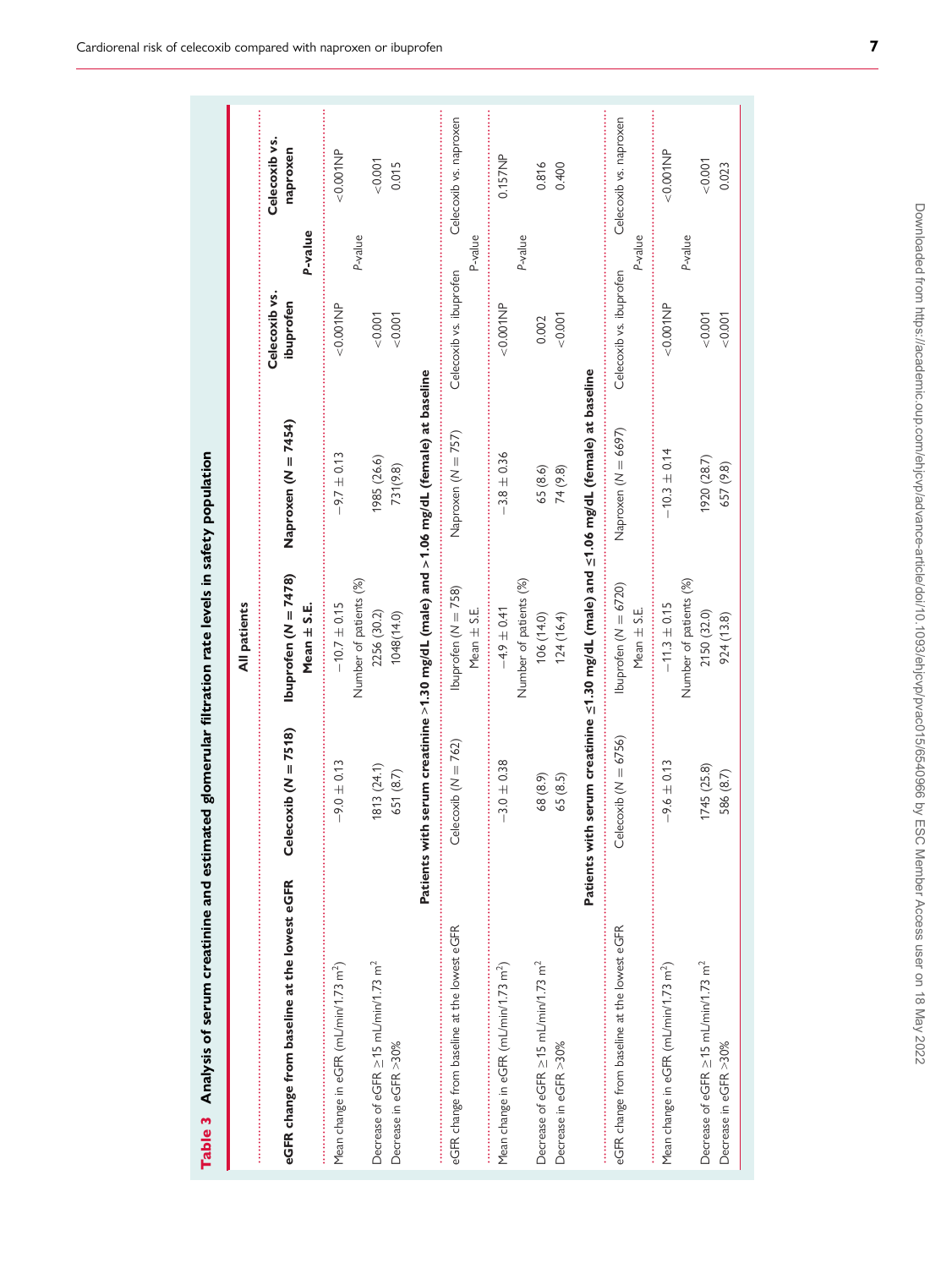|                                                                                                                                                                                                                                                                                                                                                                                    |                          | Patients with eGFR <60 mL/min/1.73 m <sup>2</sup> at baseline |                         |                         |                                   |
|------------------------------------------------------------------------------------------------------------------------------------------------------------------------------------------------------------------------------------------------------------------------------------------------------------------------------------------------------------------------------------|--------------------------|---------------------------------------------------------------|-------------------------|-------------------------|-----------------------------------|
| eGFR change from baseline at the lowest eGFR                                                                                                                                                                                                                                                                                                                                       | Celecoxib ( $N = 1147$ ) | Ibuprofen ( $N = 1123$ )<br>Mean $\pm$ S.E.                   | Naproxen (N = 1097)     | Celecoxib vs. ibuprofen | Celecoxib vs. naproxen<br>P-value |
| Mean change in eGFR (mL/min/1.73 m <sup>2</sup> )                                                                                                                                                                                                                                                                                                                                  | $-3.9 \pm 0.29$          | Number of patients (%)<br>$-6.4 \pm 0.31$                     | $-4.9 \pm 0.29$         | $<0.001$ NP             | 0.009NP<br>P-value                |
| Decrease of eGFR ≥15 mL/min/1.73 m <sup>2</sup><br>Decrease in eGFR >30%                                                                                                                                                                                                                                                                                                           | 121 (10.5)<br>110(9.6)   | 186 (16.6)<br>189 (16.8)                                      | 116 (10.6)<br>124(11.3) | &0.001<br>0.001         | 0.439<br>0.567                    |
|                                                                                                                                                                                                                                                                                                                                                                                    |                          | Patients with eGFR ≥60 mL/min/1.73 m <sup>2</sup> at baseline |                         |                         |                                   |
| eGFR change from baseline at the lowest eGFR                                                                                                                                                                                                                                                                                                                                       | Celecoxib ( $N = 6371$ ) | Ibuprofen $(N = 6355)$<br>Mean $\pm$ S.E.                     | Naproxen (N = 6357)     | Celecoxib vs. ibuprofen | Celecoxib vs. naproxen<br>P-value |
| Mean change in eGFR (mL/min/1.73 m <sup>2</sup> )                                                                                                                                                                                                                                                                                                                                  | $-9.9 \pm 0.14$          | Number of patients (%)<br>$-11.5 \pm 0.16$                    | $-10.5 \pm 0.14$        | $<0.001$ NP             | $0.001N$ P<br>P-value             |
| Decrease of eGFR >15 mL/min/1.73 m <sup>2</sup><br>Decrease in eGFR >30%                                                                                                                                                                                                                                                                                                           | 1692 (26.6)<br>541 (8.5) | 2070 (32.6)<br>859 (13.5)                                     | 1861 (29.3)<br>615(9.7) | 0.007<br>&0.001         | 0.020<br>0.001                    |
| eGFR is calculated using Chronic Kidney Disease Epidemiology Collaboration (CKD-EP) formula. Analyses of serum creatinine and eGFR were performed on changes from baseline to the visit with the lowest eGFR for each patient.<br>lowest eGFR values were obtained during the entire treatment visits (between treatment start date and last treatment date +30 days) per subject. |                          |                                                               |                         |                         |                                   |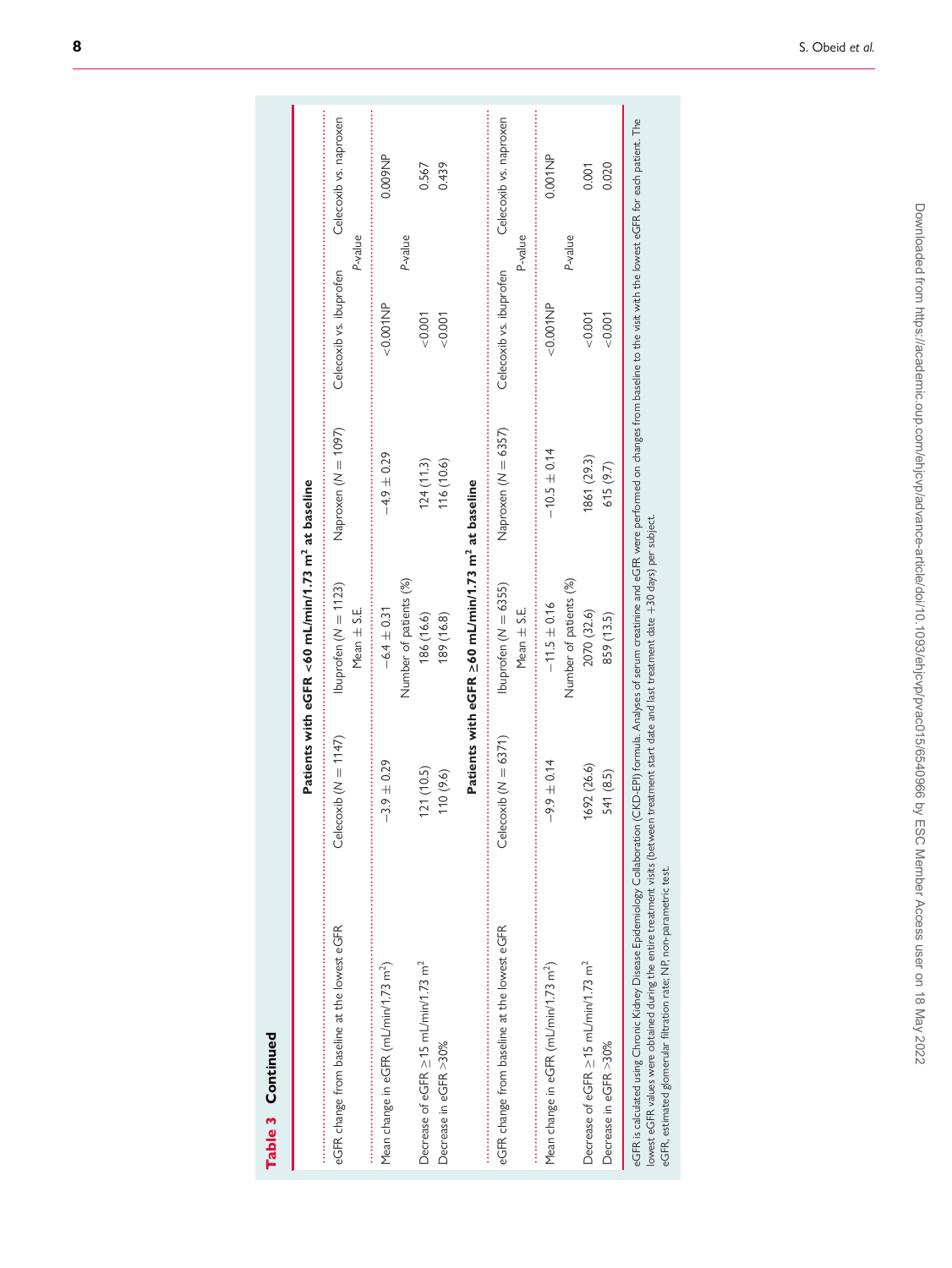<span id="page-8-0"></span>

Figure 3 Incidence of decrease in estimated glomerular filtration rate of  $\geq$ 15 mL/min/1.73 m<sup>2</sup> relative to baseline in the safety population.

**. . . . . . . . . . . . . . . . . . . . . . . . . . . . . . . . . . . . . . . . . . . . . . . . . . . . . . . . . . . . . . . . . . . . . . . . . . . .**

rheumatoid arthritis that celecoxib, a selective COX-2 inhibitor, provides better safety compared with the non-selective COX inhibitors naproxen and ibuprofen at the doses studied.

For clinicians, the clinical profile of patients prone to clinically meaningful renal outcomes or hospitalizations for hypertension and heart failure when exposed to an NSAID has importance. Of note, patients with such events were older, more likely males, and typically exhibited comorbidities such as pre-existing CVD, hypertension, dyslipidaemia, and diabetes. Surprisingly, patients with events also were more likely to take aspirin and/or a statin, which most likely reflects their comorbid conditions.

Furthermore, we were able to provide substantial evidence demonstrating the relative renal safety of celecoxib in the safety population. Indeed, in patients with reduced eGFR,  $<$  60 mL/min/1.73 m<sup>2</sup> at baseline, the lowest mean changes in GFR from baseline occurred in patients on celecoxib as compared with ibuprofen (−3.9 ± 0.29 vs. −6.4 ± 0.31; *P* < 0.001) and naproxen (−3.9 ± 0.29 vs. −4.9±0.29; *P* = 0.009). Undoubtedly a 30% reduction in eGFR is of major clinical significance and the fact that such events occurred significantly more in patients on ibuprofen is challenging to justify; however, this might emphasize the different cardiorenal effects selective COX-2 inhibition exhibits on renal function. Furthermore, the overall age and the incidence of diabetes in patients with any renal event were both lower in the celecoxib group as compared with the other groups. While less than 50% of the patients were diabetics in the celecoxib group, more than 55% of those had diabetes in the comparative groups. Generally, the results are in accordance with those previously published from smaller-scale studies such as the CLASS study, $7$  which showed that significantly fewer patients taking celecoxib exhibited clinically important reductions in renal function (3.7%), compared with diclofenac (7.3%; *P* < 0.05) and ibuprofen (7.3%;  $P < 0.01$ ). Despite this being true for four other major publications analysing similar renal outcomes,  $23-26$  $23-26$ a *post hoc* meta- analysis of the renal safety of celecoxib conducted by Whelton *et al.*[27](#page-10-8) using the safety database generated from the products clinical development programme showed that the overall incidences of renal adverse events in the celecoxib (4.3%) and other NSAID (4.1%) groups were similar.

Of note, in the on-treatment analysis, patients who experienced clinically significant relevant renal events had a similar profile with all NSAIDs in the study, i.e. were more males and showed comorbidities such as CVD, hypertension, dyslipidaemia, or diabetes. Thus, the use of NSAIDs requires additional attention in such patients, but overall, these data indicate that celecoxib confers a relatively favourable safety profile.

This study has limitations. Although the current analysis was prespecified in the protocol, the interpretation of such secondary examinations requires caution since the study was only powered for the primary endpoint. Furthermore, the overall prevalence of renal events and hospitalizations for hypertension and heart failure was surprisingly low which could further reduce power. Ethical concerns precluded a comparison with a placebo group, so the study is only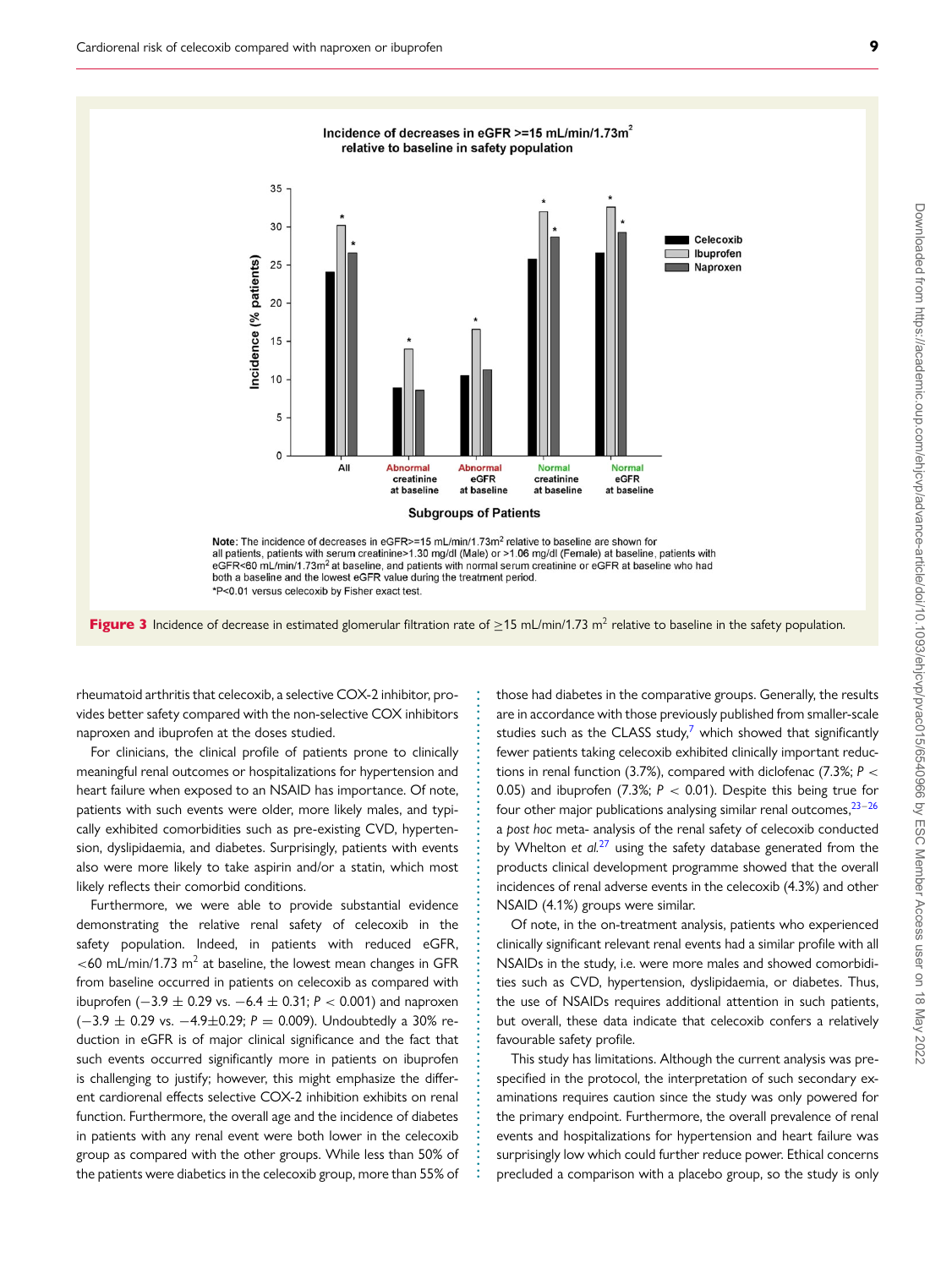able to examine the relative safety compared to other NSAIDs. 2. The relatively low incidence of outcomes could be explained by the limited regulatory restrictions of 200 mg daily for most patients, which may have provided a potential safety advantage for celecoxib. Finally, the large number of patients lost for follow-up in PRECI-SION may have led to an underestimation of the true incidence of outcomes.

In summary, these results have important clinical implications as various NSAIDs are among the most used drugs in the Western world. Patients with OA and RA or chronic musculoskeletal conditions are commonly older and are more likely to have comorbidities such as decreased renal function, hypertension, diabetes and/or pre-existing ischemic cardiovascular disease. Thus, if necessary, practitioners should consider the use of celecoxib at the dosages used in this trial in such patients. The lack of risk of addiction with agents of this class offers an important advantage and also requires consideration in clinical decision-making regarding pain management.

# **Supplementary material**

[Supplementary material is available at](https://academic.oup.com/ehjcvp/article-lookup/doi/10.1093/ehjcvp/pvac015#supplementary-data) *European Heart Journal— Cardiovascular Pharmacotherapy* online.

## **Acknowledgements**

This study was sponsored by Pfizer. The data analysis was performed at C5Research, Cleveland Clinic Coordinating Center for Clinical Research. The authors are also grateful for the advice received from Marc A. Pfeffer, MD, Boston, USA.

**Conflict of interest:** None of the investigators received speaking or advisory board honoraria related to the compounds investigated in this trial or any other NSAID by Pfizer or any other company. T.F.L. reports receiving grant support to his institutions from Pfizer. P.L. reports receiving consulting fees from Med Intelligence, lecture fees from Med Intelligence, Omniprex, and Health Science Media, and travel support from the Academy for Continued Healthcare Learning (ACHL), Healthcare21 Communications, PSL Group Services, MEDCON International, Regeneron Pharmaceuticals, Esperion Therapeutics, Takeda, Bayer Yakuhin, and Amgen, serving on advisory boards (uncompensated) for Regeneron Pharmaceuticals, Merck, and Novartis, chairing a peer review of grant applications (uncompensated) for Healthmatters Communications, providing consulting (uncompensated) for GlaxoSmithKline, Med Intelligence, and Regeneron Pharmaceuticals, and giving talks (uncompensated) at meetings held by RX Worldwide Meetings, Pri-Med, VHA-UHC Alliance NewCo (now Vizient), AstraZeneca, and Tarsus. E.H. reports receiving fees for serving on advisory boards from AbbVie, Bristol Myers Squibb, Amgen, UCB Pharma, Regeneron, and Janssen, and grant support from Sanofi–Genzyme. F.R. reports receiving personal fees from St. Jude Medical, Servier, ZOLL Medical, AstraZeneca, HeartWare, Sanofi, Cardiorentis, Novartis, Amgen, and Bristol Myers Squibb, and grant support from St. Jude Medical. W.B. and F.X. report being employees of Pfizer. The authors report no other potential conflict of interest relevant to this article.

#### **Data availability**

Upon request, and subject to certain criteria, conditions, and exceptions (see https://www.pfizer.com/science/clinical-trials/ [trial-data-and-results](https://www.pfizer.com/science/clinical-trials/trial-data-and-results) for more information), Pfizer will provide access to individual deidentified participant data from Pfizersponsored global interventional clinical studies conducted for medicines, vaccines, and medical devices (1) for indications that have been approved in the United States and/or EU or (2) in programmes that have been terminated (i.e. development for all indications has been discontinued). Pfizer will also consider requests for the protocol, data dictionary, and statistical analysis plan. Data may be requested from Pfizer trials 24 months after study completion. The deidentified participant data will be made available to researchers whose proposals meet the research criteria and other conditions, and for which an exception does not apply, via a secure portal. To gain access, data requestors must enter into a data access agreement with Pfizer.

#### **References**

**. . . . . . . . . . . . . . . . . . . . . . . . . . . . . . . . . . . . . . . . . . . . . . . . . . . . . . . . . . . . . . . . . . . . . . . . . . . . . . . . . . . . . . . . . . . . . . . . . . . . . . . . . . . . . . . . . . . . . . . . . . . . . . . . . . . . . . . . . . . . . . . . . . . . . . . . . . . . . . . . . . . . . . . . . . . . . . . . . . . . . . . . . . . . . . . . . . . . . . . . . . . . . . . . . . . . . . . . . . .**

- <span id="page-9-0"></span>1. Conaghan PG. A turbulent decade for NSAIDs: update on current concepts of classification, epidemiology, comparative efficacy, and toxicity. *Rheumatol Int* 2012;**32**:1491–1502.
- <span id="page-9-1"></span>2. Langman MJ, Jensen DM, Watson DJ, Harper SE, Zhao PL, Quan H, Bolognese JA, Simon TJ. Adverse upper gastrointestinal effects of rofecoxib compared with NSAIDs. *JAMA* 1999;**282**:1929–1933.
- <span id="page-9-2"></span>3. Bombardier C, Laine L, Reicin A, Shapiro D, Burgos-Vargas R, Davis B, Day R, Ferraz MB, Hawkey CJ, Hochberg MC, Kvien TK, Schnitzer TJ, VIGOR Study Group. Comparison of upper gastrointestinal toxicity of rofecoxib and naproxen in patients with rheumatoid arthritis. VIGOR Study Group. *N Engl J Med* 2000;**343**:1520–1528.
- 4. Bresalier RS, Sandler RS, Quan H, Bolognese JA, Oxenius B, Horgan K, Lines C, Riddell R, Morton D, Lanas A, Konstam MA, Baron JA. Cardiovascular events associated with rofecoxib in a colorectal adenoma chemoprevention trial. *N Engl J Med* 2005;**352**:1092–1102.
- <span id="page-9-3"></span>5. Baron JA, Sandler RS, Bresalier RS, Lanas A, Morton DG, Riddell R, Iverson ER, DeMets DL. Cardiovascular events associated with rofecoxib: final analysis of the APPROVe trial. *The Lancet* 2008;**372**:1756–1764.
- <span id="page-9-4"></span>6. Howard PA, Delafontaine P. Nonsteroidal anti-Inflammatory drugs and cardiovascular risk. *J Am Coll Cardiol* 2004;**43**:519–525.
- <span id="page-9-5"></span>7. Silverstein FE, Faich G, Goldstein JL, Simon LS, Pincus T, Whelton A, Makuch R, Eisen G, Agrawal NM, Stenson WF, Burr AM, Zhao WW, Kent JD, Lefkowith JB, Verburg KM, Geis GS. Gastrointestinal toxicity with celecoxib vs. nonsteroidal antiinflammatory drugs for osteoarthritis and rheumatoid arthritis: the CLASS study: a randomized controlled trial. Celecoxib Long-term Arthritis Safety Study. *JAMA* 2000;**284**:1247–1255.
- <span id="page-9-6"></span>8. Konstam MA, Weir MR, Reicin A, Shapiro D, Sperling RS, Barr E, Gertz BJ. Cardiovascular thrombotic events in controlled, clinical trials of rofecoxib. *Circulation* 2001;**104**:2280–2288.
- 9. Mukherjee D, Nissen SE, Topol EJ. Risk of cardiovascular events associated with selective COX-2 inhibitors. *JAMA* 2001;**286**:954–959.
- 10. Reicin AS, Shapiro D, Sperling RS, Barr E, Yu Q. Comparison of cardiovascular thrombotic events in patients with osteoarthritis treated with rofecoxib versus nonselective nonsteroidal anti-inflammatory drugs (ibuprofen, diclofenac, and nabumetone). *Am J Cardiol* 2002;**89**:204–209.
- <span id="page-9-7"></span>11. White WB, Faich G, Whelton A, Maurath C, Ridge NJ, Verburg KM, Geis GS, Lefkowith JB. Comparison of thromboembolic events in patients treated with celecoxib, a cyclooxygenase-2 specific inhibitor, versus ibuprofen or diclofenac. *Am J Cardiol* 2002;**89**:425–430.
- <span id="page-9-8"></span>12. Lenzer J. FDA advisers warn: COX 2 inhibitors increase risk of heart attack and stroke. *BMJ* 2005;**330**:440.
- <span id="page-9-9"></span>13. Becker MC, Wang TH, Wisniewski L, Wolski K, Libby P, Luscher TF, Borer JS, Mascette AM, Husni ME, Solomon DH, Graham DY, Yeomans ND, Krum H, Ruschitzka F, Lincoff AM, Nissen SE, PRECISION Investigators. Rationale, design, and governance of Prospective Randomized Evaluation of Celecoxib Integrated Safety versus Ibuprofen Or Naproxen (PRECISION), a cardiovascular end point trial of nonsteroidal antiinflammatory agents in patients with arthritis. *Am Heart J* 2009;**157**:606–612.
- <span id="page-9-10"></span>14. Nissen SE, Yeomans ND, Solomon DH, Luscher TF, Libby P, Husni ME, Graham DY, Borer JS, Wisniewski LM, Wolski KE, Wang Q, Menon V, Ruschitzka F, Gaffney M, Beckerman B, Berger MF, Bao W, Lincoff AM, PRECISION Trial Investigators PT. Cardiovascular safety of celecoxib, naproxen, or ibuprofen for arthritis. *N Engl J Med* 2016;**375**:2519–2529.
- <span id="page-9-11"></span>15. Ruschitzka F, Borer JS, Krum H, Flammer AJ, Yeomans ND, Libby P, Luscher TF, Solomon DH, Husni ME, Graham DY, Davey DA, Wisniewski LM, Menon V, Fayyad R, Beckerman B, Iorga D, Lincoff AM, Nissen SE. Differential blood pressure effects of ibuprofen, naproxen, and celecoxib in patients with arthritis: the